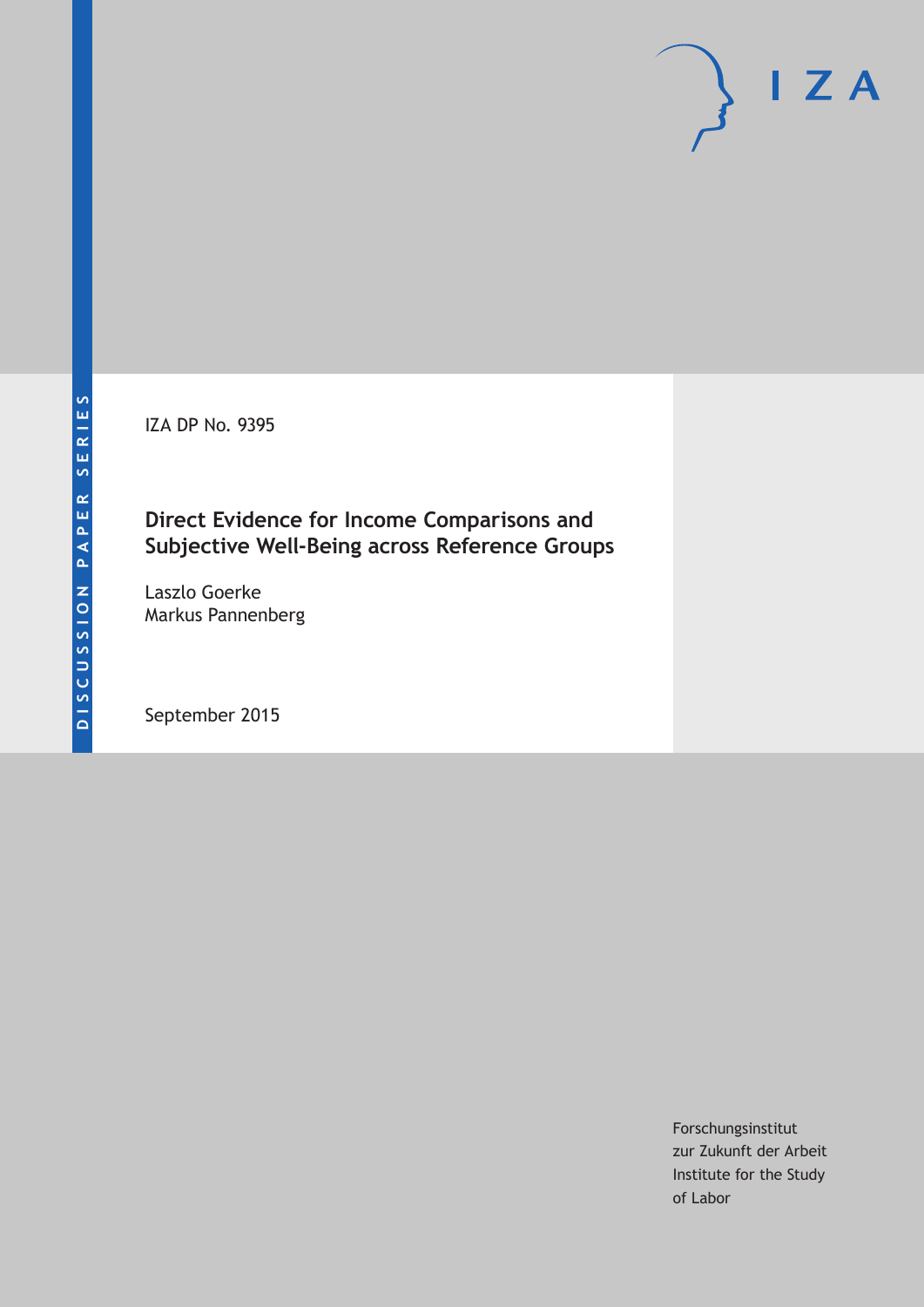# **Direct Evidence for Income Comparisons and Subjective Well-Being across Reference Groups**

## **Laszlo Goerke**

*IAAEU - Trier University, IZA and CESifo* 

### **Markus Pannenberg**

*University of Applied Sciences Bielefeld, DIW Berlin and IZA* 

Discussion Paper No. 9395 September 2015

IZA

P.O. Box 7240 53072 Bonn **Germany** 

Phone: +49-228-3894-0 Fax: +49-228-3894-180 E-mail: iza@iza.org

Any opinions expressed here are those of the author(s) and not those of IZA. Research published in this series may include views on policy, but the institute itself takes no institutional policy positions. The IZA research network is committed to the IZA Guiding Principles of Research Integrity.

The Institute for the Study of Labor (IZA) in Bonn is a local and virtual international research center and a place of communication between science, politics and business. IZA is an independent nonprofit organization supported by Deutsche Post Foundation. The center is associated with the University of Bonn and offers a stimulating research environment through its international network, workshops and conferences, data service, project support, research visits and doctoral program. IZA engages in (i) original and internationally competitive research in all fields of labor economics, (ii) development of policy concepts, and (iii) dissemination of research results and concepts to the interested public.

IZA Discussion Papers often represent preliminary work and are circulated to encourage discussion. Citation of such a paper should account for its provisional character. A revised version may be available directly from the author.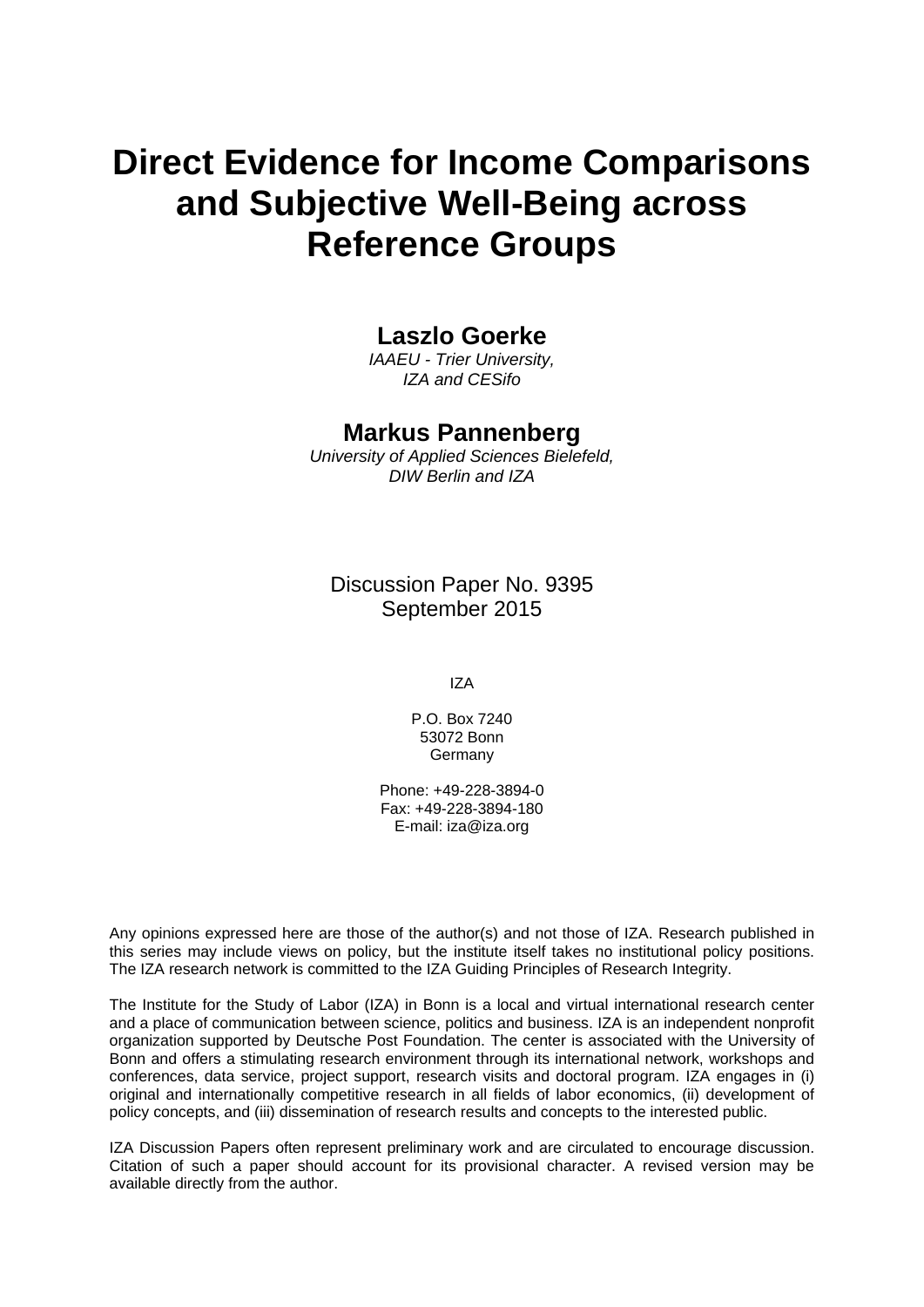IZA Discussion Paper No. 9395 September 2015

## **ABSTRACT**

## **Direct Evidence for Income Comparisons and Subjective Well-Being across Reference Groups\***

This note provides evidence for the relationship between income comparisons and subjective well-being (SWB), using novel German data on self-reported comparison intensity and perceived relative income for seven reference groups. We find negative correlations between comparison intensity and SWB for colleagues, people in the same occupation and friends, but not for other reference groups, such as neighbours. Work-related income comparisons are mostly upwards and there is a strong negative correlation between perceiving to earn less than the reference group and SWB.

JEL Classification: D31, D62, I31

Keywords: income comparisons, German Socio-Economic Panel (SOEP), relative income, subjective well-being

Corresponding author:

 $\overline{a}$ 

Laszlo Goerke Institute for Labour Law and Industrial Relations in the European Union (IAAEU) University of Trier Campus II 54286 Trier Germany E-mail: goerke@iaaeu.de

<sup>\*</sup> We thank Adrian Chadi, Guido Heineck, Andreas Knabe, Normann Lorenz, Mario Mechtel and Semih Tümen for helpful comments on earlier versions of this paper. Furthermore, we are grateful to an anonymous referee for very fruitful advice and to participants of the Public Happiness conference in Rome and the annual meeting of the Verein für Socialpolitik in Düsseldorf for constructive suggestions.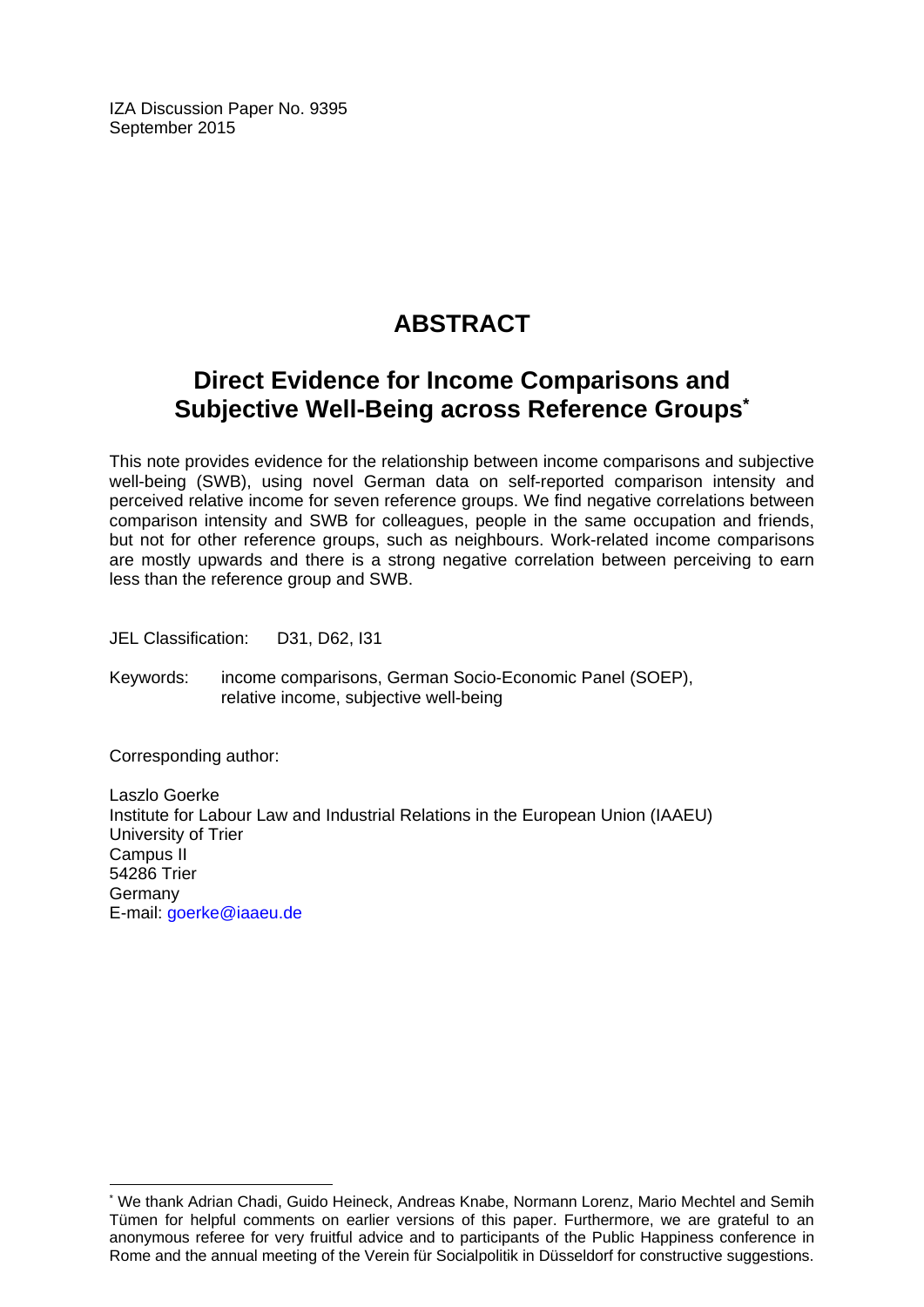## **1. Introduction**

Empirical studies investigating the impact of relative income on subjective well-being (SWB) face fundamental problems. This is because it is generally not known (1) how important income comparisons are for individuals, (2) how people assess different reference groups and (3) what they perceive their relative income to be. Researchers often ignore the first problem, define reference groups in terms of observable criteria, such as age, and identify relative income themselves. There are few data sets that enable researchers to partially solve these problems. Clark/Senik (2010), for example, employ a measure of general income comparison intensity and know about the direction of comparison. Clark et al. (2015) have similar information with regard to comparison intensity and the most important reference category and, additionally, can use evidence on perceived income of one proposed reference group.<sup>1</sup>

In this note, we address all three aspects because, in our data, employees report how important they regard income comparisons to be with respect to various proposed reference groups from the work and the private domain, and what they believe their income is, relative to that of each of them. Having such information allows us to analyse whether the relationship between income comparisons and SWB differs across reference groups from different domains.

## **2. Data, Empirical Specifications and Descriptive Evidence**

Our analysis is based on three pretest modules of the German Socio-Economic Panel (SOEP). SOEP pretests are self-contained, annual representative random samples of the resident population in Germany.<sup>2</sup> They contain direct information on the intensity of income comparisons and perceived relative income for different reference groups for the years 2008- 2010. In 2010, employed respondents were asked: "*When you think about your gross labour income compared to that of other individuals: How important is it to you how your gross income compares to that of: (a) your neighbours, (b) your friends, (c) your colleagues at the workplace, (d) other people in your occupation, (e) people of your age, (f) your parents when they were your age, (g) your partner, (h) other women or (i) other men"*. Respondents were requested to state the intensity of income comparisons on a seven-point scale for every reference group, ranging from "*completely unimportant (1)*" to "*extremely important (7)*". A second question relating to the same nine reference groups followed directly afterwards: "*And how high is your gross income in comparison to the following people:* …" Respondents were offered a five-point scale, ranging from "*much lower (1)*" to "*much higher (5)*". Since the 1

<sup>&</sup>lt;sup>1</sup> See also, for example, Knight et al. (2009), de la Garza et al. (2012), and Oshio/Urakawa (2014).

<sup>&</sup>lt;sup>2</sup> For information about the SOEP see Wagner et al. (2007) and for details on SOEP pretests, see http://www .diw.de/en/diw\_01.c.389728.en/soep\_survey\_papers.html. Mayraz et al. (2010) analyse the 2008 pretest.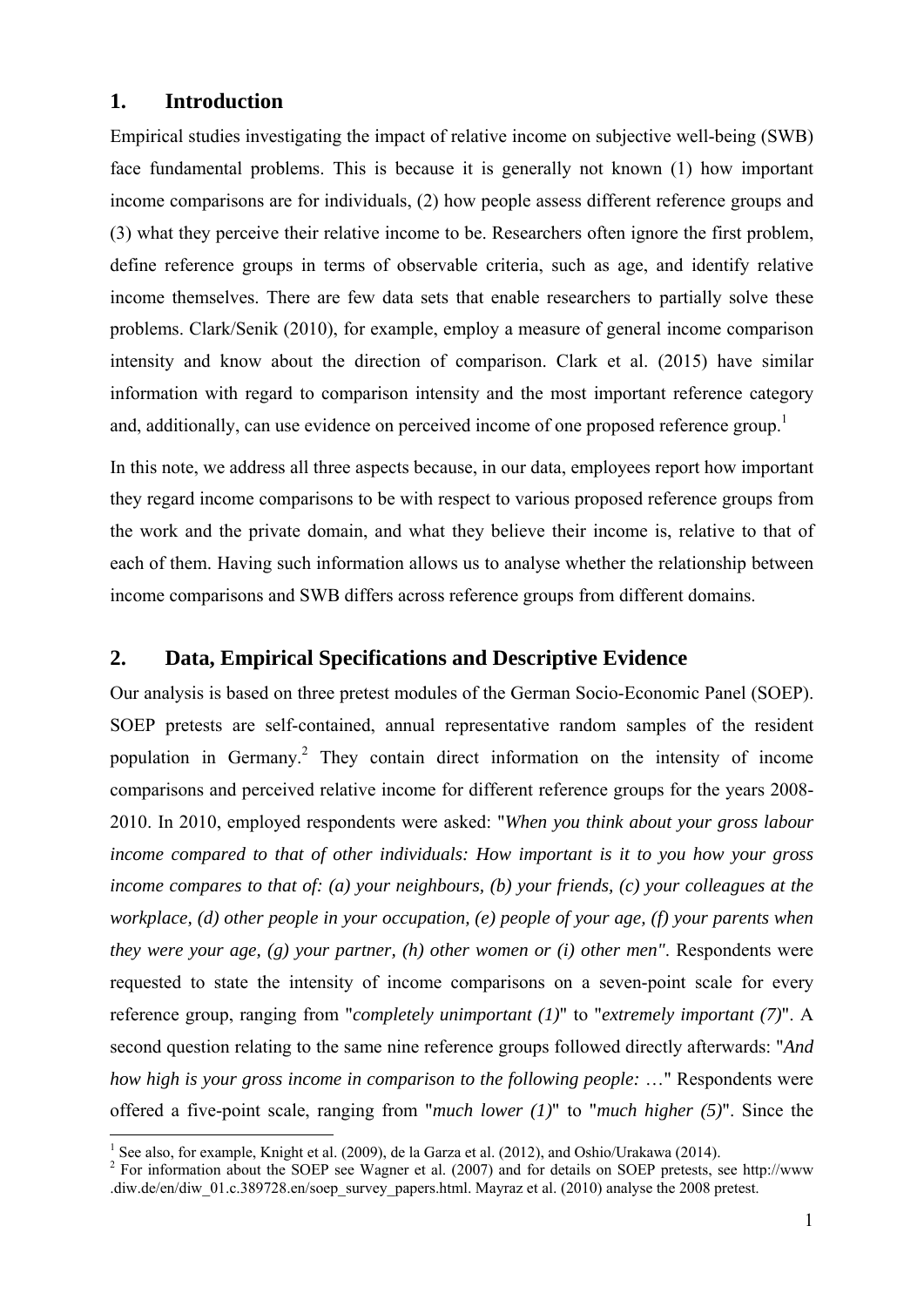wording of the gender-specific questions was altered over time, we only use information on the other seven reference groups in our empirical analysis.

Responses to the standard life satisfaction question, *"How satisfied are you with your life, all things considered?"*, ranging from 0 *"completely dissatisfied"* to 10 *"completely satisfied"*, are used to measure subjective well-being (SWB). The pretests furthermore contain a small subset of those questions regularly asked in the SOEP questionnaires.

Because the SOEP pretests constitute independent cross-sections, we pool these data from 2008 to 2010. We focus on employed respondents aged 17 to 65 years because the questions relating to income comparisons are partly restricted to this this group and, for example, the enquiry relating to colleagues implicitly requires such limitation.

Our model of subjective well-being of individual *i* is specified as follows:

$$
SWB_i = \alpha + ic\_imp_{ij} * \beta + less\_inc_{ij} * \delta_1 + more\_inc_{ij} * \delta_2 + ln(y_i) * \tau + x_i * \theta + \varepsilon_i, \quad (1)
$$

where  $ic\_imp_{ij}$  is a dummy variable indicating that income comparisons are important (*values 5 to 7*) with respect to reference group *j*, and *less\_inc<sub>ij</sub>* and *more\_inc<sub>ij</sub>* are set equal to 1 if income is perceived to be lower (*values 1 and 2*) or higher (*values 4 and 5*) than the income of reference group  $j$ .  $y_i$  is net monthly household income, the only household-specific income measure consistently available in the three pretests, and  $\varepsilon_i$  is an idiosyncratic error term. The vector of further covariates  $x_i$  and descriptive statistics are documented in Table A1. Below we present OLS-estimates of equation (1), since ordered probit coefficients and estimates based on ordinal measures of the income comparison variables are very similar.

#### *Descriptive Evidence*

Figure 1 shows the distributions of the intensity of income comparisons and perceived relative income. Focussing on work-related reference groups, 30%-40% of respondents regard comparisons as essential (*values 5 to 7*), and roughly two-thirds of them perceive to earn about the same (*value 3*) than colleagues or other people in the respondent's occupation, while about a quarter perceives to earn less (*value 1 and 2*). Hence, individuals define the intervals they use to compare income rather broadly in Germany, as is the case in other countries (Knight 2009, Guven/Sørensen 2012). Turning to the various reference groups from the private domain (*friends*, *neighbours*, *people from the same age group*, *parents*, *partner*), only 5% to 20% of employees regard income comparisons as essential. Figure 1 further indicates that roughly one-third of respondents perceive to earn about the same, more, or less than the respective reference group from the private domain.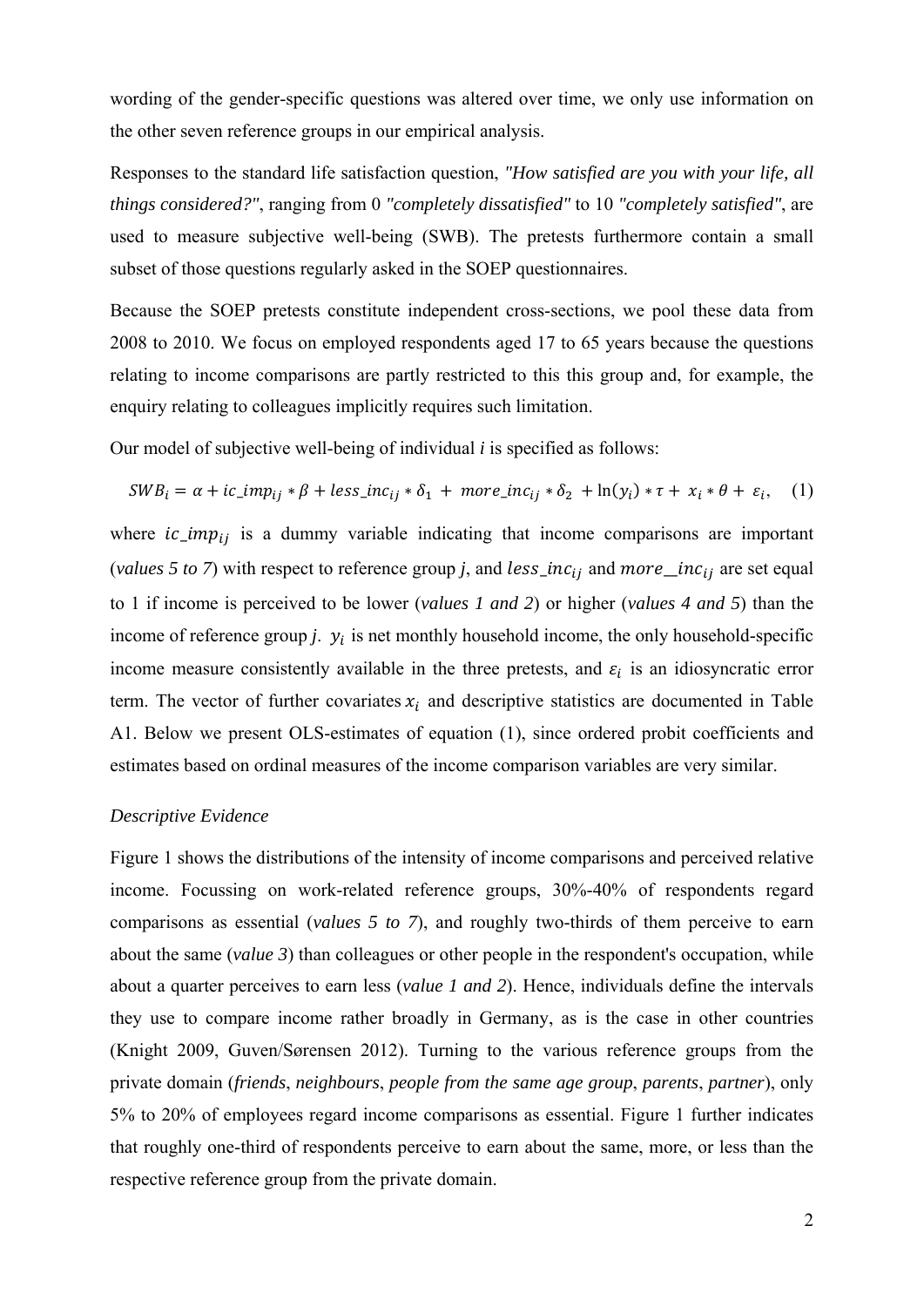

Figure 1: Income Comparisons and Perceived Relative Income

Given the observed distributions of income comparison intensities across reference groups, it might be of interest to know to which reference group people compare most intensively to. Therefore, we create a panel data set by stacking the different individual responses regarding comparison intensities one above the other. Regressing income comparison intensity on dummies of the seven reference groups as well as all other covariates of equation (1) produces the following conditional ranking of average income comparison intensities across reference groups: (1) *people from your occupation*, (2) *colleagues*, (3) *same age group*, (4) *partner*, (5) *friends*, (6) *parents* and (7) *neighbours*. Hence, on average, income comparisons are more intensive when people relate themselves to people from the work domain. Note, however, that when comparing the highest values attached to the intensity of income comparisons across the two domains, no unambiguous ranking is feasible for 51% of the respondents, while in 32% (17%) of the cases respondents compare income most intensively for a reference group from the work (private) domain. These figures indicate that relative income concerns are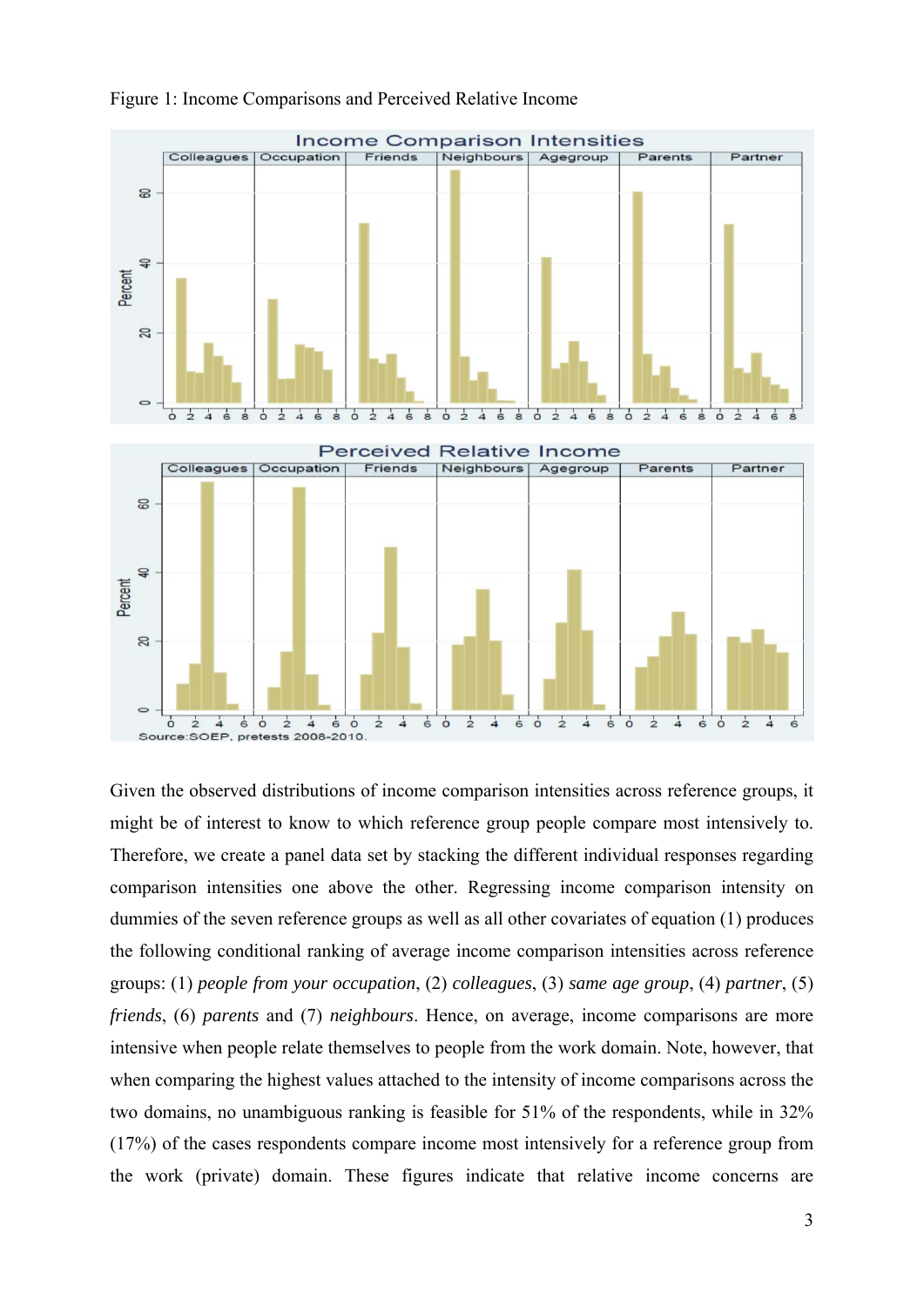multidimensional and that it is important to carefully differentiate analyses and implications with regard to alternative reference groups.

## **3. Regression Results**

### *Basic Findings*

1

Initially, various specifications of equation (1) were estimated for each of the seven proposed reference groups. We observed systematic correlations between the comparison variables and SWB for *colleagues*, *people in your occupation* and *friends* only.<sup>3</sup> Hence, we look at these three reference groups in more detail below. Additionally, we relate SWB to the unweighted individual averages of the comparison intensity and the relative income position across all reference groups. Finally, we create a sample in which we use information from the reference group which respondents categorise as the most important in terms of comparison intensity.<sup>4</sup> Table 1 reports the estimated coefficients for all comparison variables and net income.<sup>5</sup>

| Reference<br>Group | Colleagues | Friends<br>People in your<br>occupation |            | Average<br>across all<br>reference<br>groups | <b>Most</b><br>important |
|--------------------|------------|-----------------------------------------|------------|----------------------------------------------|--------------------------|
| Column             |            | $\overline{2}$                          | 3          | $\overline{4}$                               | 5                        |
|                    | $-0.373**$ | $-0.282**$                              | $-0.484**$ | $-0.303*$                                    | $-0.323**$               |
| $ic\_imp_{ij}$     | (0.112)    | (0.100)                                 | (0.162)    | (0.136)                                      | (0.100)                  |
|                    | $-0.298*$  | $-0.367**$                              | 0.010      | $-0.378*$                                    | $-0.374**$               |
| $less\_inc_{ij}$   | (0.133)    | (0.122)                                 | (0.121)    | (0.163)                                      | (0.125)                  |
|                    | 0.066      | 0.088                                   | $0.283*$   | 0.236                                        | $-0.019$                 |
| $more\_inc_{ii}$   | (0.147)    | (0.150)                                 | (0.129)    | (0.180)                                      | (0.148)                  |
| $ln(y_i)$          | $0.608**$  | $0.573**$                               | $0.566**$  | $0.548**$                                    | $0.588**$                |
|                    | (0.109)    | (0.107)                                 | (0.113)    | (0.109)                                      | (0.106)                  |
| N                  | 868        | 894                                     | 845        | 931                                          | 897                      |
| $R^2$              | 0.15       | 0.15                                    | 0.15       | 0.14                                         | 0.15                     |

Table 1: Subjective Well-Being and Income Comparisons

Source: SOEP pretest modules 2008-2010. OLS-estimates. Dependent variable: SWB. For additional controls see Table A2. Robust standard errors in parentheses. Significance levels: \*\* (0.01), \* (0.05).

Individuals who classify income comparisons as important  $(ic\_imp_{ij})$  exhibit a level of SWB that is lower by 0.3-0.5 points on the 0-10 scale. Furthermore, the effect of perceiving to earn less than a work-related reference group ( $less\_inc_{ij}$ ) is roughly equivalent to a one-standarddeviation of (log) net household income. Both results underline the importance of perceptions with respect to relative income in the work domain. However, comparison effects are

<sup>&</sup>lt;sup>3</sup> Results for the other reference groups are available from the authors upon request.

<sup>&</sup>lt;sup>4</sup> If respondents report identical intensities across groups, information for "*people in your occupation*" is used.  $\frac{5}{2}$  Full results are found in the Appendix. Table A2, and are qualible upon request for all other

 $5$  Full results are found in the Appendix, Table A2, and are available upon request for all other specifications. Findings for other covariates are in line with previous studies (see, f. e., Ferrer-i-Carbonell 2005).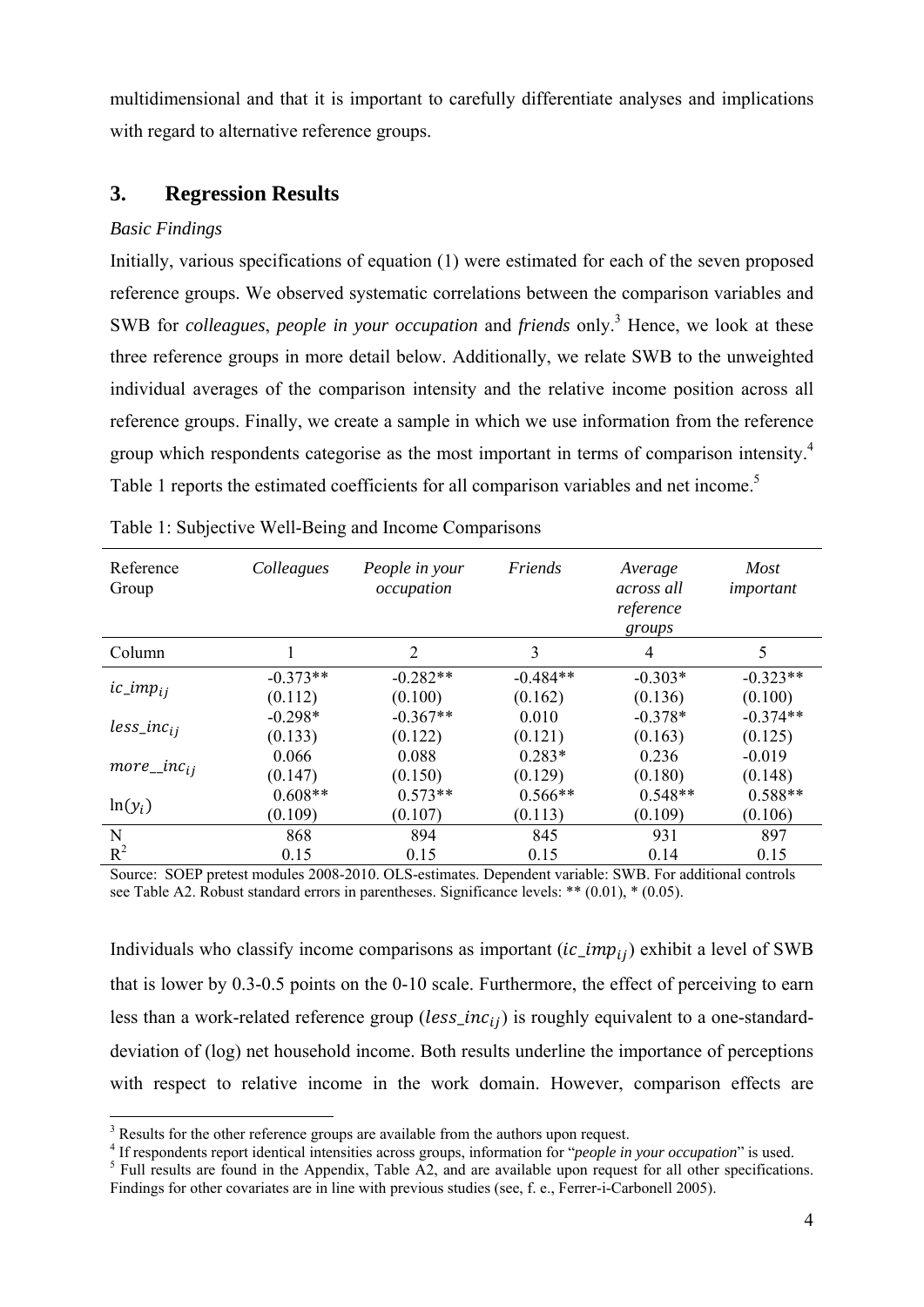asymmetric: there is no correlation for employees who perceive to earn more ( $more\_inc_{ij}$ ). This also holds true for the composite reference groups (col.  $4 \& 5$ ). Interestingly, we observe asymmetric comparison effects with respect to *friends*, which are opposite to those for the work domain, while the impact of comparison intensity is similar (cf. col. 3). These diverging results again indicate the importance of considering reference groups from different domains.

In order to compare the strength of the relationship between SWB and relative income concerns from different domains, we calculate average individual comparison intensities (*ic\_imp*) and average individual relative income positions (*less\_inc*; *more\_inc*) for the work domain (*colleagues*, *occupation*) and the private domain (the other five reference groups). When we estimate a modified equation (1) in which these six average measures are included, we only find significant negative coefficients for the work-related comparison intensity measure and the dummy variable indicating that respondents perceive to earn less than their peers in the work domain (*results not documented*). Hence, income comparisons in the work domain tend to affect SWB more strongly than comparisons in the private domain.

#### *Robustness Checks*

Equation (1) assumes that the intensity of income comparisons and the perception of relative income affect SWB separately. However, one might conjecture that the more intensively someone compares to others the stronger is the effect of perceived relative income on SWB. To check this hypothesis, we additionally include interaction terms of  $ic\_imp_{ij}$  and  $less\_inc_{ij}$ and *more* \_*inc<sub>ij</sub>* in extended versions of equation (1). Since the estimated parameters of the interaction terms are never significantly different from zero (*results not documented*), the intensity of comparison per se is related to SWB.

Our pooled cross-sectional data does not allow us to control for unobserved heterogeneity by means of fixed effects specifications. However, personality traits are a notable part of unobserved individual heterogeneity and correlated with income comparisons (Cobb-Clark/ Schurer 2012, Buunk/Gibbons 2007). The SOEP pretests provide information on personality traits by means of the Big Five Inventory (BFI). Hence, we include standardised personality scores for openness, conscientiousness, extraversion, agreeableness and neuroticism and their interactions with relative income ( $less\_inc_{ij}$ , more<sub> $inc_{ij}$ </sub>) in an extension of equation (1). Table 2 indicates that our main results are unaffected, with one significant exception: We no longer observe a significant correlation between perceived relative income and SWB for the reference group of *friends*. This is notable since people can affect the composition of the reference group *friends* most easily and, therefore, our result might point to the endogeneity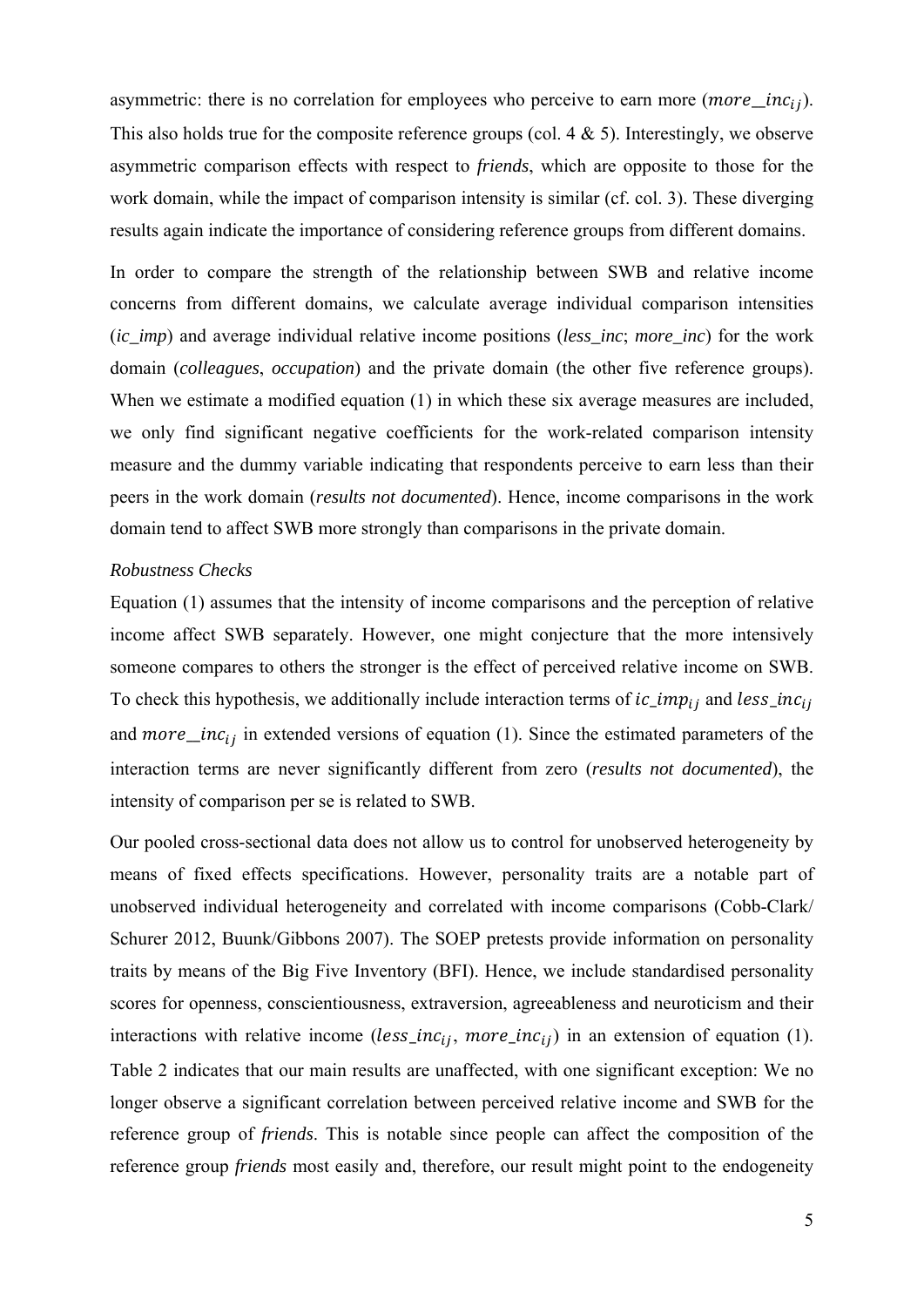of specific reference group formations. Furthermore, we can observe significantly positive (negative) correlations between conscientiousness and extroversion (neuroticism) and SWB, while the coefficients of the interaction terms of perceived relative income and the five personality score are not significant in virtually all cases (*not documented* in Table 2).

| Reference Group        | Colleagues | People in your<br>occupation | Friends    | Average across all<br>reference groups | <b>Most</b><br>important |
|------------------------|------------|------------------------------|------------|----------------------------------------|--------------------------|
|                        | $-0.370**$ | $-0.275**$                   | $-0.348*$  | $-0.131$                               | $-0.282**$               |
| $ic\_imp_{ij}$         | (0.105)    | (0.094)                      | (0.153)    | (0.130)                                | (0.095)                  |
|                        | $-0.206+$  | $-0.213+$                    | 0.053      | $-0.334*$                              | $-0.235*$                |
| $less\_inc_{ij}$       | (0.123)    | (0.118)                      | (0.123)    | (0.157)                                | (0.120)                  |
|                        | 0.007      | 0.105                        | 0.180      | 0.113                                  | $-0.021$                 |
| $more\_inc_{ii}$       | (0.141)    | (0.141)                      | (0.123)    | (0.172)                                | (0.142)                  |
|                        | $0.611**$  | $0.587**$                    | $0.585**$  | $0.558**$                              | $0.593**$                |
| $ln(y_i)$              | (0.104)    | (0.104)                      | (0.110)    | (0.106)                                | (0.104)                  |
|                        | 0.080      | 0.078                        | 0.094      | $0.090 +$                              | 0.076                    |
| <i><b>Openness</b></i> | (0.055)    | (0.055)                      | (0.059)    | (0.055)                                | (0.055)                  |
|                        | $0.121*$   | $0.131*$                     | 0.088      | $0.113*$                               | $0.131*$                 |
| Conscientiousness      | (0.055)    | (0.052)                      | (0.054)    | (0.052)                                | (0.052)                  |
|                        | $0.151**$  | $0.153**$                    | $0.162**$  | $0.160**$                              | $0.160**$                |
| Extraversion           | (0.054)    | (0.054)                      | (0.056)    | (0.053)                                | (0.054)                  |
|                        | $0.105+$   | $0.119*$                     | $0.126*$   | $0.108+$                               | $0.113+$                 |
| Agreeableness          | (0.060)    | (0.059)                      | (0.063)    | (0.060)                                | (0.059)                  |
| <i>Neuroticism</i>     | $-0.384**$ | $-0.364**$                   | $-0.354**$ | $-0.351**$                             | $-0.356**$               |
|                        | (0.057)    | (0.060)                      | (0.062)    | (0.059)                                | (0.060)                  |
| N                      | 855        | 881                          | 833        | 916                                    | 883                      |
| $R^2$                  | 0.27       | 0.26                         | 0.26       | 0.25                                   | 0.26                     |

Table 2: Incorporating Information on Personality Traits

Notes: See Table 1 for further details. Significance levels: \*\*  $(0.01)$ , \*  $(0.05)$ , +  $(0.1)$ .

As a final robustness check, we analyse whether our empirical approach affects findings. Since the OLS-specifications employed thus far impose constant marginal effects, we also estimate a parametric rating scale model which allows the marginal effects to vary (cf. Studer/Winkelmann 2011). Reassuringly, the estimated average marginal effects are very similar to the OLS-estimates shown in Table 1 (*not documented*).

#### *Subgroup Analyses*

The relationship between SWB and relative income may differ across subgroups. While Akay/Martinsson (2012) and Clark/Senik (2010), for example, do not observe gender differences, Guven/Sørensen (2010) and Mayraz et al. (2010) find stronger effects for men. Hence, we look separately at men and women. Moreover, we consider the argument that the effect of relative income on SWB varies with age and split our sample by age (45 years). Table 3 documents the findings for all five specifications also included in Tables 1 and 2.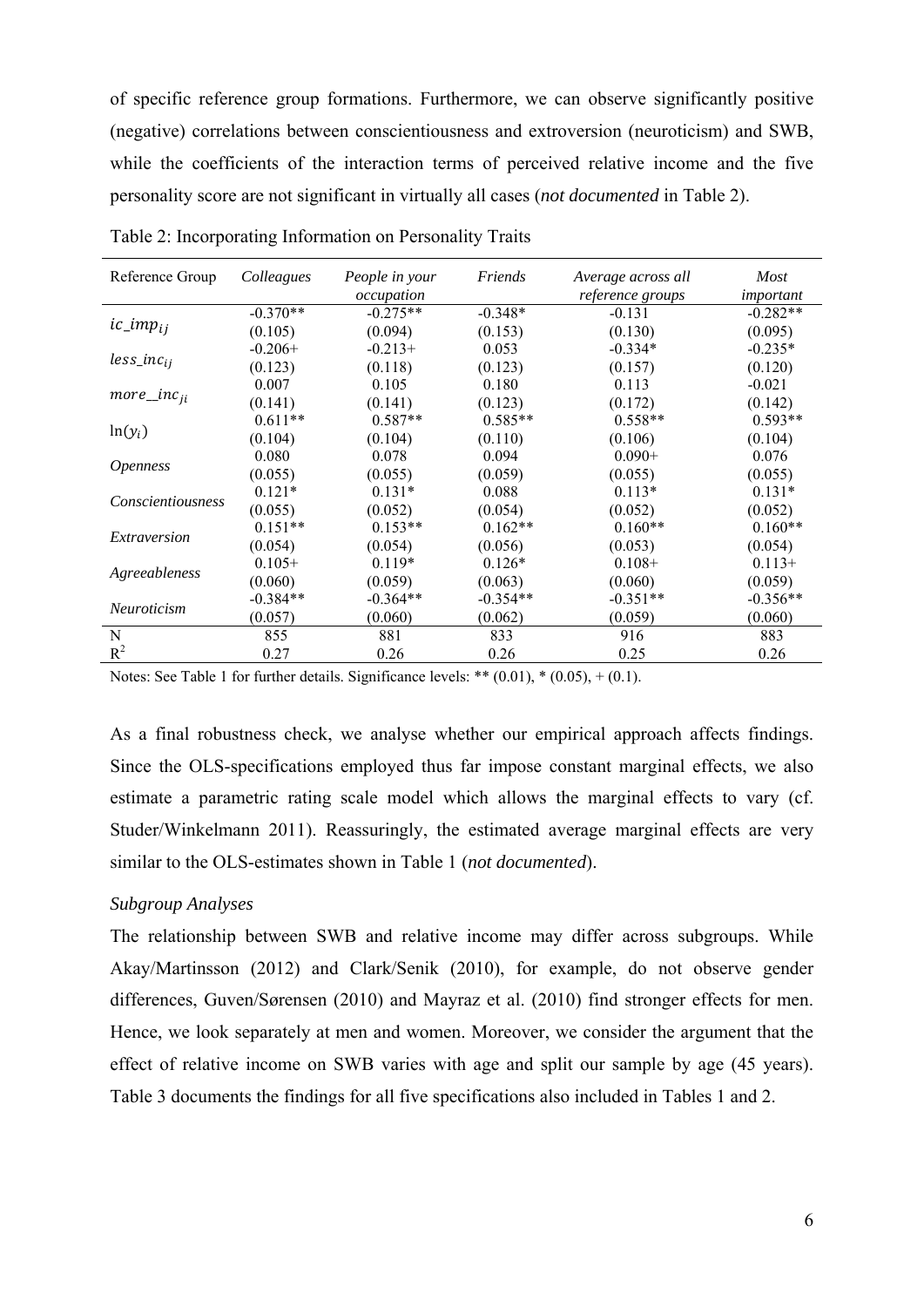|  | Table 3: Subgroups |
|--|--------------------|
|  |                    |

| Reference Group  | Colleagues | People in<br>your<br>occupation | Friends    | Average<br><i>across all</i><br>reference<br>groups | <b>Most</b><br>important | Colleagues | People in<br>your<br>occupation | Friends    | Average<br>across all<br>reference<br>groups | <b>Most</b><br>important |
|------------------|------------|---------------------------------|------------|-----------------------------------------------------|--------------------------|------------|---------------------------------|------------|----------------------------------------------|--------------------------|
|                  |            |                                 |            |                                                     | <b>Gender</b>            |            |                                 |            |                                              |                          |
|                  |            |                                 | Male       |                                                     |                          |            |                                 | Female     |                                              |                          |
| $ic\_imp_{ij}$   | $-0.268+$  | $-0.262+$                       | $-0.538**$ | $-0.258$                                            | $-0.238+$                | $-0.484**$ | $-0.305*$                       | $-0.366$   | $-0.320$                                     | $-0.415**$               |
|                  | (0.161)    | (0.144)                         | (0.201)    | (0.176)                                             | (0.144)                  | (0.157)    | (0.139)                         | (0.274)    | (0.207)                                      | (0.138)                  |
| $less\_inc_{ij}$ | $-0.164$   | $-0.195$                        | 0.134      | $-0.315$                                            | $-0.358+$                | $-0.449*$  | $-0.540**$                      | $-0.030$   | $-0.392+$                                    | $-0.403*$                |
|                  | (0.192)    | (0.180)                         | (0.176)    | (0.264)                                             | (0.189)                  | (0.178)    | (0.162)                         | (0.163)    | (0.202)                                      | (0.166)                  |
| $more\_inc_{ij}$ | 0.139      | 0.101                           | 0.271      | 0.107                                               | $-0.165$                 | $-0.107$   | 0.118                           | 0.285      | $0.697+$                                     | 0.137                    |
|                  | (0.178)    | (0.191)                         | (0.167)    | (0.205)                                             | (0.183)                  | (0.259)    | (0.262)                         | (0.216)    | (0.402)                                      | (0.257)                  |
| $ln(y_i)$        | $0.617**$  | $0.625**$                       | $0.643**$  | $0.604**$                                           | $0.631**$                | $0.589**$  | $0.498**$                       | $0.484*$   | $0.480**$                                    | $0.525**$                |
|                  | (0.129)    | (0.132)                         | (0.134)    | (0.133)                                             | (0.131)                  | (0.184)    | (0.177)                         | (0.193)    | (0.180)                                      | (0.178)                  |
| $R^2$            | 0.18       | 0.17                            | 0.17       | 0.16                                                | 0.17                     | 0.19       | 0.17                            | 0.17       | 0.15                                         | 0.17                     |
| $\mathbf N$      | 422        | 426                             | 414        | 443                                                 | 433                      | 446        | 468                             | 431        | 489                                          | 464                      |
|                  |            |                                 |            |                                                     | Age groups               |            |                                 |            |                                              |                          |
|                  |            |                                 | $\leq$ 45  |                                                     |                          |            |                                 | >45        |                                              |                          |
| $ic\_imp_{ij}$   | $-0.333*$  | $-0.204$                        | $-0.262$   | $-0.142$                                            | $-0.247+$                | $-0.426*$  | $-0.365*$                       | $-0.921**$ | $-0.527*$                                    | $-0.428**$               |
|                  | (0.137)    | (0.127)                         | (0.192)    | (0.163)                                             | (0.129)                  | (0.192)    | (0.162)                         | (0.278)    | (0.233)                                      | (0.157)                  |
| $less\_inc_{ij}$ | $-0.261+$  | $-0.285+$                       | 0.039      | $-0.350$                                            | $-0.384*$                | $-0.470+$  | $-0.545**$                      | $-0.045$   | $-0.502*$                                    | $-0.376+$                |
|                  | (0.158)    | (0.157)                         | (0.163)    | (0.217)                                             | (0.160)                  | (0.246)    | (0.203)                         | (0.175)    | (0.251)                                      | (0.209)                  |
| $more\_inc_{ij}$ | 0.144      | 0.141                           | 0.196      | 0.295                                               | 0.014                    | $-0.016$   | $-0.012$                        | $0.584**$  | 0.171                                        | $-0.053$                 |
|                  | (0.217)    | (0.214)                         | (0.179)    | (0.267)                                             | (0.215)                  | (0.204)    | (0.222)                         | (0.190)    | (0.269)                                      | (0.206)                  |
| $ln(y_i)$        | $0.561**$  | $0.571**$                       | $0.608**$  | $0.555**$                                           | $0.562**$                | $0.703**$  | $0.589**$                       | $0.506**$  | $0.544**$                                    | $0.661**$                |
|                  | (0.136)    | (0.138)                         | (0.146)    | (0.139)                                             | (0.135)                  | (0.177)    | (0.169)                         | (0.166)    | (0.175)                                      | (0.171)                  |
| $R^2$            | 0.14       | 0.13                            | 0.14       | 0.13                                                | 0.13                     | 0.20       | 0.20                            | 0.23       | 0.19                                         | 0.20                     |
| $\mathbf N$      | 507        | 519                             | 498        | 540                                                 | 520                      | 361        | 375                             | 347        | 392                                          | 377                      |

Notes: See Table 1. Significance levels: \*\* (0.01), \* (0.05), + (0.1).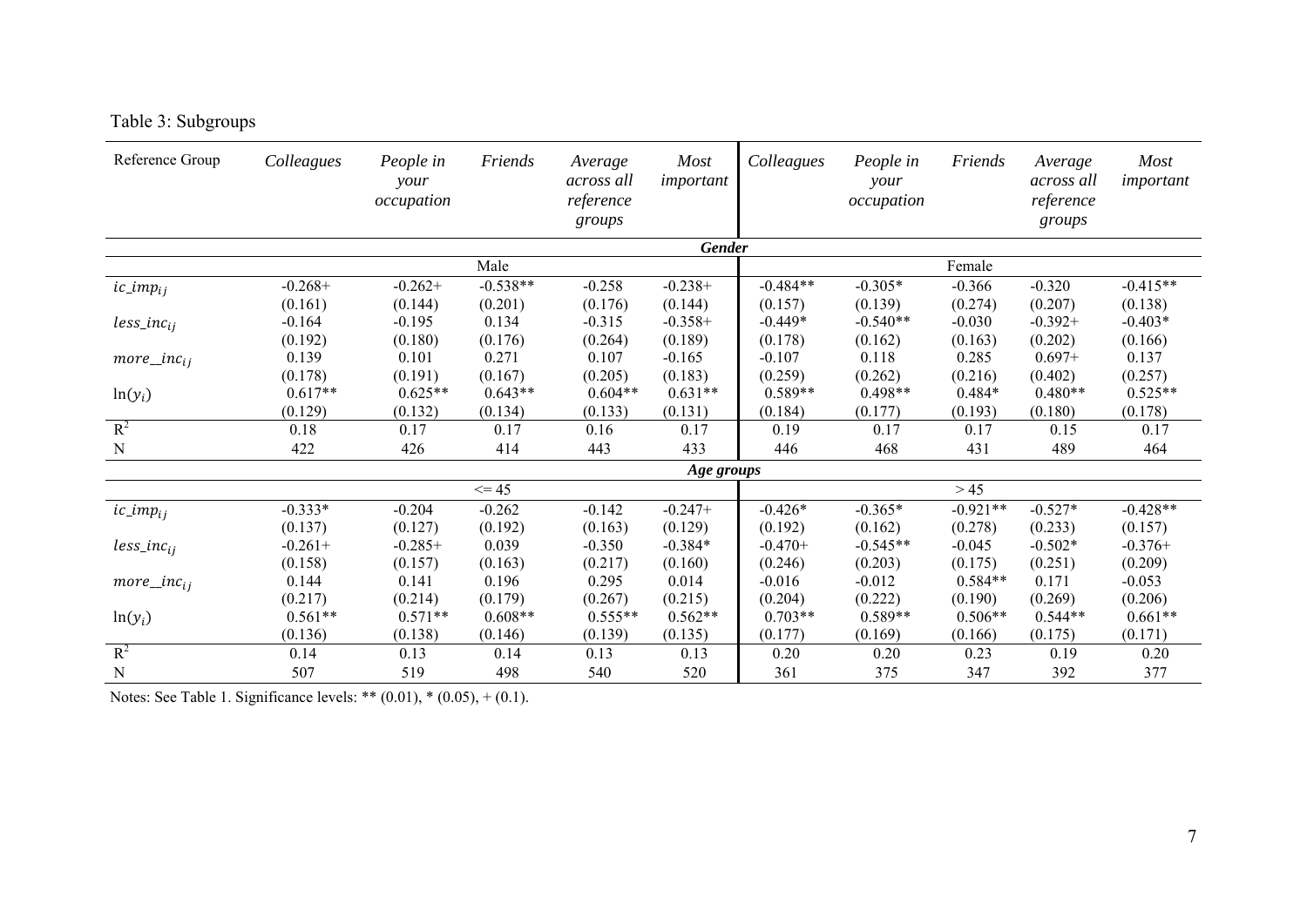The direction of the relationship between relative income and SWB is the same for men and women. However, one may tentatively conclude from the upper part of Table 3 that the intensity of income comparisons and perceiving to have less income than members of proposed reference groups from the work domain are particularly important for women. The lower part of Table 3, furthermore, indicates that the observed correlations are somewhat stronger for older individuals (see also Akay/Martinsson 2012, FitzRoy et al. 2014).

The relationship between relative income concerns and SWB may also differ between people who care about social comparison and those who do not. Therefore, as a final subgroup analysis we consider only those respondents who state that income comparisons are not completely unimportant (*ic\_impt<sub>ij</sub>* > 1). The estimated parameters are similar to those shown in Table 1 (*not documented*) and asymmetric income comparison effects can be observed for work-related reference groups.

### **4. Summary**

This note demonstrates the distinct importance of income comparison intensity and perceived relative income for SWB. With respect to work-related reference groups, such as *colleagues* and *people in the same occupation*, we find that (a) income comparison intensity and SWB are negatively correlated, (b) income comparisons are mostly upwards, (c) perceiving to earn less than the reference group is negatively correlated with SWB, and (d) comparison intensity and perceived relative income do not interact. By the same token, the perceived income of members of reference groups from the private domain does not affect SWB in Germany, with the possible exception of the reference group *friends*. These findings are basically robust and can in most cases also be obtained when including additional control variables, such as indicators of personality traits, or looking at various subgroups. Finally, note that our data does not allow us to consider the potential endogeneity of the income comparison measures. However, since we compare differences across reference groups, this feature of the data might be less relevant for our study, but underlines the need for more detailed information on income comparison measures from different domains.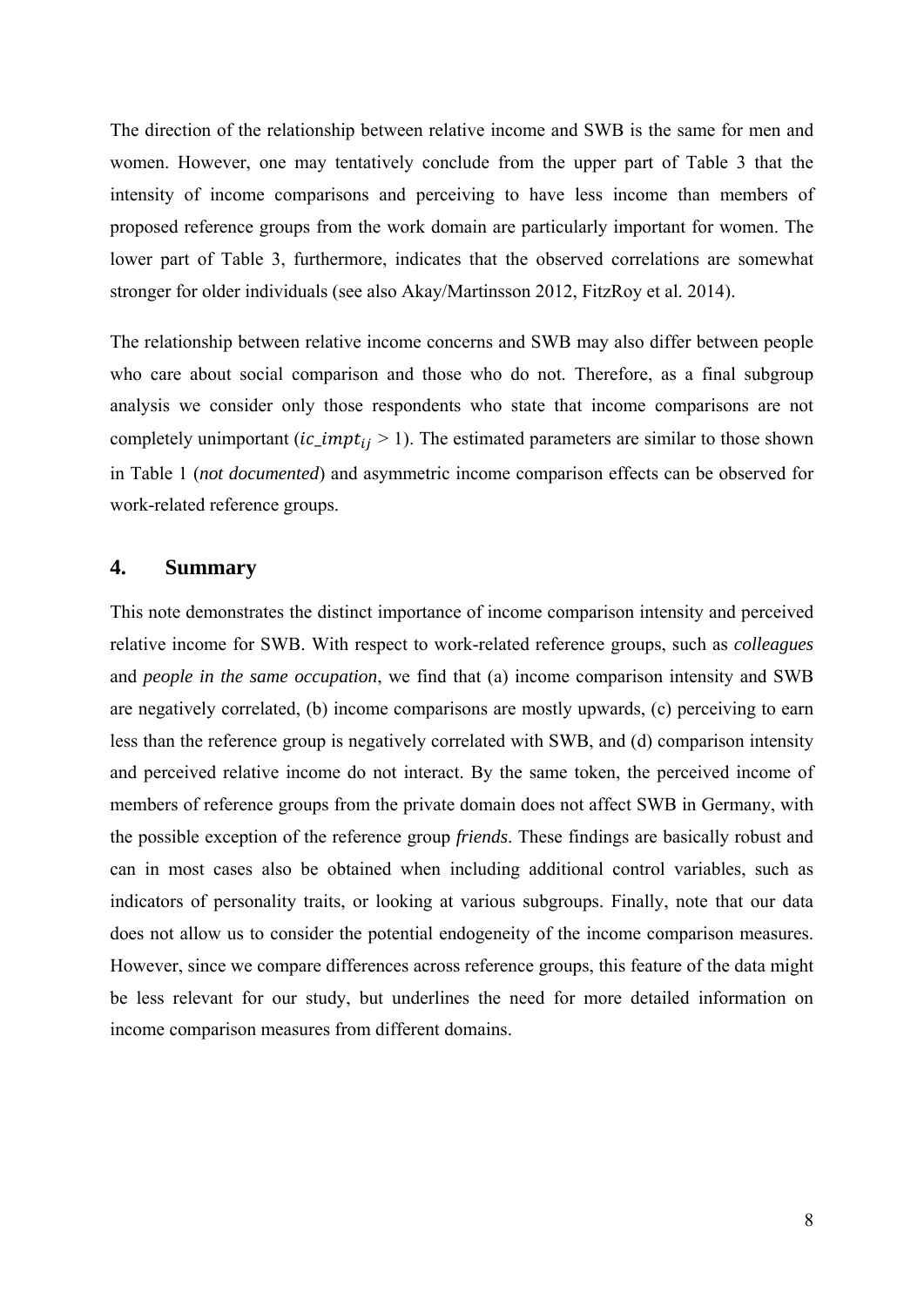### **5. References**

- Akay, Alpaslan and Peter Martinsson (2012), Positional Concerns through the Life Cycle: Evidence from Subjective Well-Being Data and Survey Experiments, IZA DP No. 6342.
- Buunk, Abraham P. and Frederick X. Gibbons (2007), Social Comparison: The End of a Theory and the Emergence of a Field, *Organizational Behavior and Human Decision Processes* 102(1), 3-21.
- Clark, Andrew E. and Claudia Senik (2010), Who Compares To Whom? The Anatomy of Income Comparisons in Europe, *The Economic Journal* 120(544), 573-594
- Clark, Andrew E., Senik, Claudia and Katsunori Yamada (2015), When Experienced and Decision Utility Concur: The Case of Income Comparisons, IZA DP 9189.
- Cobb-Clark, Deborah and Stefanie Schurer (2012), The Stability of Big-Five Personality Traits, *Economics Letters* 115(1), 11-15.
- de la Garza, Adrian, Mastrobuoni, Giovanni, Sannabe, Atsushi and Katsunori Yamada (2012), The Relative Utility Hypothesis with and without Self-reported Reference Wages, (http://www.iser.osaka-u.ac.jp/coe/dp/pdf/no.164\_dp\_revised.pdf).
- Ferrer-i-Carbonell, Ada (2005), Income and Well-being: An Empirical Analysis of the Comparison Income Effect, *Journal of Public Economics* 89(5-6), 997-1019.
- FitzRoy, Felix, Nolan, Michael N., Steinhardt, Max. F. and David Ulph (2014), Testing the Tunnel Effect: Comparison, Age and Happiness in UK and German Panels, *IZA Journal of European Labor Studies*, 3:24, 1-30.
- Guven, Cahit and Bent E. Sørensen (2012), Subjective Well-Being: Keeping up with the Perception of the Joneses, *Social Indicators Research* 109(3), 439-469.
- Knight, John, Song, Lina and Ramani Gunatilaka (2009), Subjective Well-being and its Determinants in Rural China, *China Economic Review* 20(4), 635-649.
- Mayraz, Guy, Wagner, Gert G. and Jürgen Schupp (2010), Life Satisfaction and Relative Income: Perceptions and Evidence, (http://www.mayraz.com/papers/MWS09%20 Relative%20Income.pdf).
- Oshio, Takashi and Kunio Urakawa (2014), The Association Between Perceived Income Inequality and Subjective Well-being: Evidence From a Social Survey in Japan, *Social Indicators Research* 116(3), 755-770.
- Studer, Raphael and Rainer Winkelmann (2011), Econometric Analysis of Ratings with an Application to the Determinants of Life Satisfaction, SOEPpapers 372.
- Wagner, Gerd G., Frick, Joachim R. and Jürgen Schupp (2007), The German Socio-Economic Panel Study (SOEP) – Scope, Evolution, and Enhancements, *Schmollers Jahrbuch* 127(1), 139-169.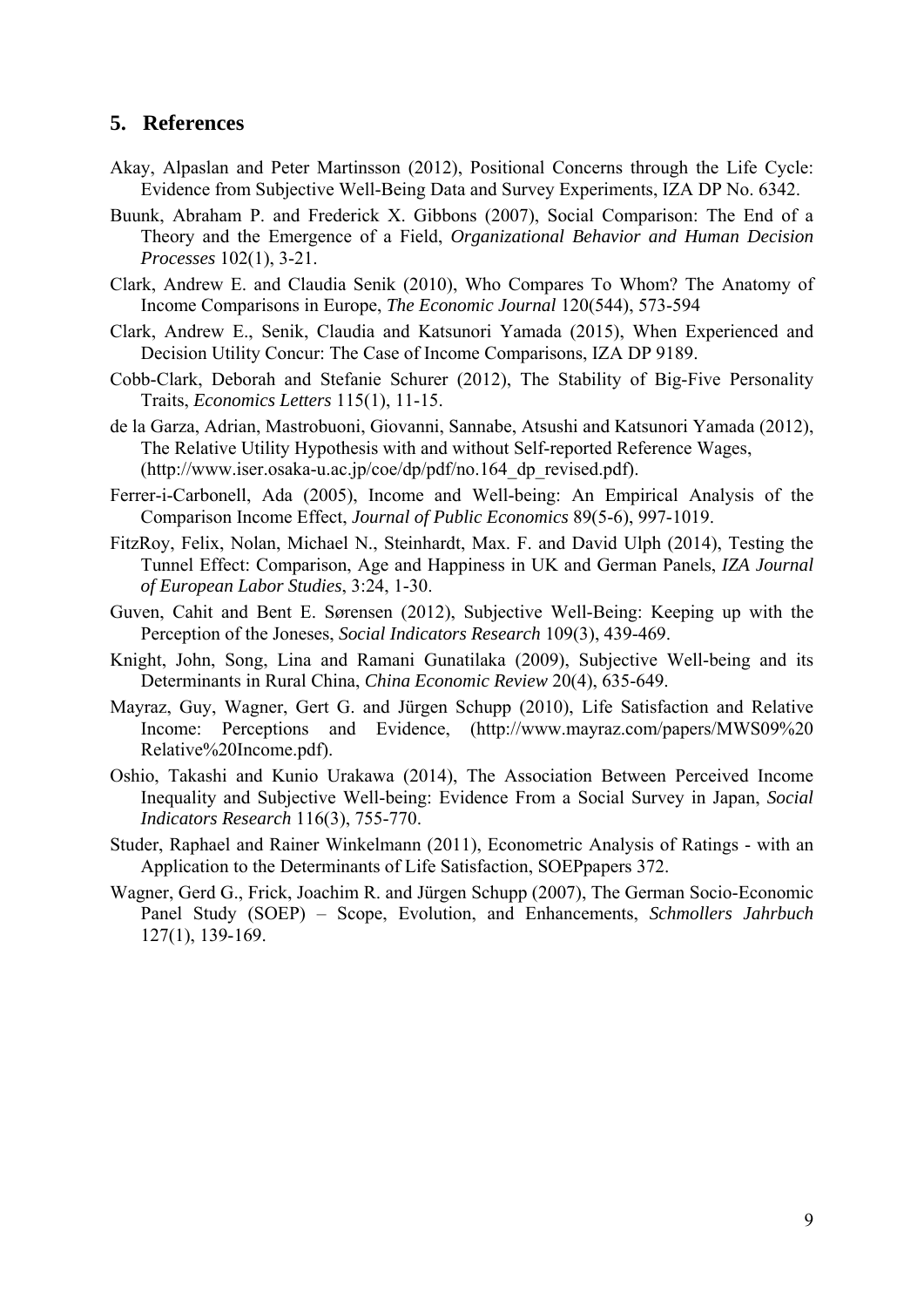## **Appendix**

|  |  |  | Table A1: Descriptive statistics of covariates |
|--|--|--|------------------------------------------------|
|  |  |  |                                                |

| Variables                                 | Mean   | Std. Dev. | N    |
|-------------------------------------------|--------|-----------|------|
| Net household income (ln)                 | 7.684  | 0.586     | 975  |
| Male                                      | 0.471  | 0.499     | 1211 |
| Age (in years)                            | 42.406 | 11.841    | 1211 |
| Apprenticeship                            | 0.651  | 0.477     | 1211 |
| University                                | 0.199  | 0.399     | 1211 |
| Part-time                                 | 0.244  | 0.430     | 1211 |
| Firm size: $5 \le x \le 20$ employees     | 0.192  | 0.394     | 1211 |
| Firm size: $20 \le x \le 200$ employees   | 0.292  | 0.455     | 1211 |
| Firm size: $200 \le x \le 2000$ employees | 0.150  | 0.358     | 1211 |
| Firm size: $\geq 2000$ employees          | 0.174  | 0.379     | 1211 |
| Public sector                             | 0.239  | 0.427     | 1211 |
| Married                                   | 0.577  | 0.494     | 1211 |
| Children in the household                 | 0.321  | 0.467     | 1211 |
| White-collar worker                       | 0.570  | 0.495     | 1211 |
| Self-employed                             | 0.104  | 0.305     | 1211 |
| Pretest09                                 | 0.348  | 0.476     | 1211 |
| Pretest <sub>10</sub>                     | 0.279  | 0.449     | 1211 |

Source: SOEP pretest modules 2008-2010. Weighted statistics.